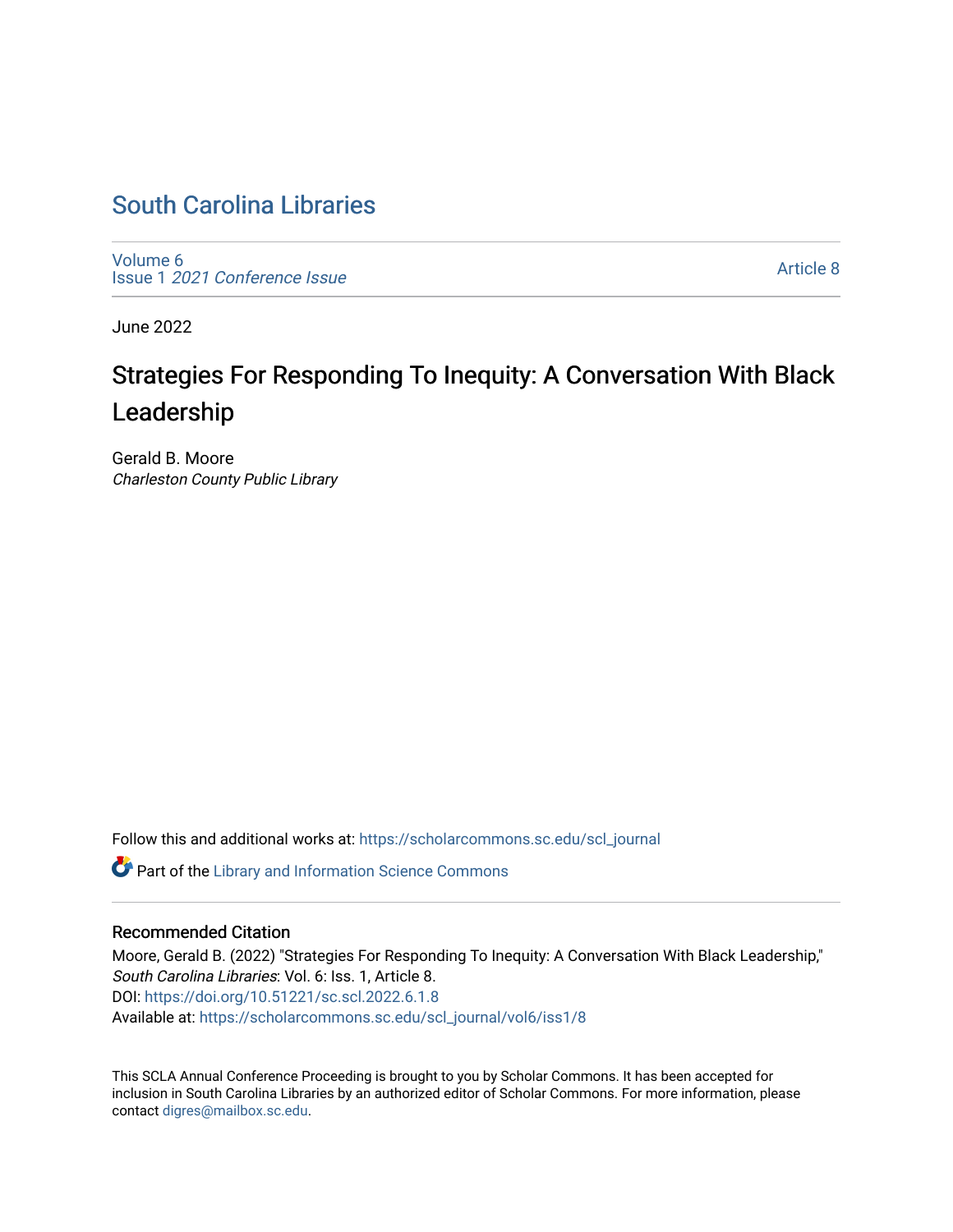## Strategies For Responding To Inequity: A Conversation With Black Leadership

#### **Abstract**

Sponsored by the Roundtable for African American Concerns (RAAC) of the South Carolina Library Association (SCLA), this session featured African American representation from various levels of Charleston County Public Library management. Each panelist discussed their experiences of racial inequity (Individual, Institutional, and Structural), finding and being advocates, coping and self-care methods, and positive outcomes. Panelists also offered strategies and solutions for handling inequity. The article discusses what was the catalyst leading to the deliberate, purposeful efforts of Charleston County Public Library to include Equity as one of the core principles in its Strategic Vision for 2021-2024.

#### Keywords

Inequity, Coping, Strategies, Solutions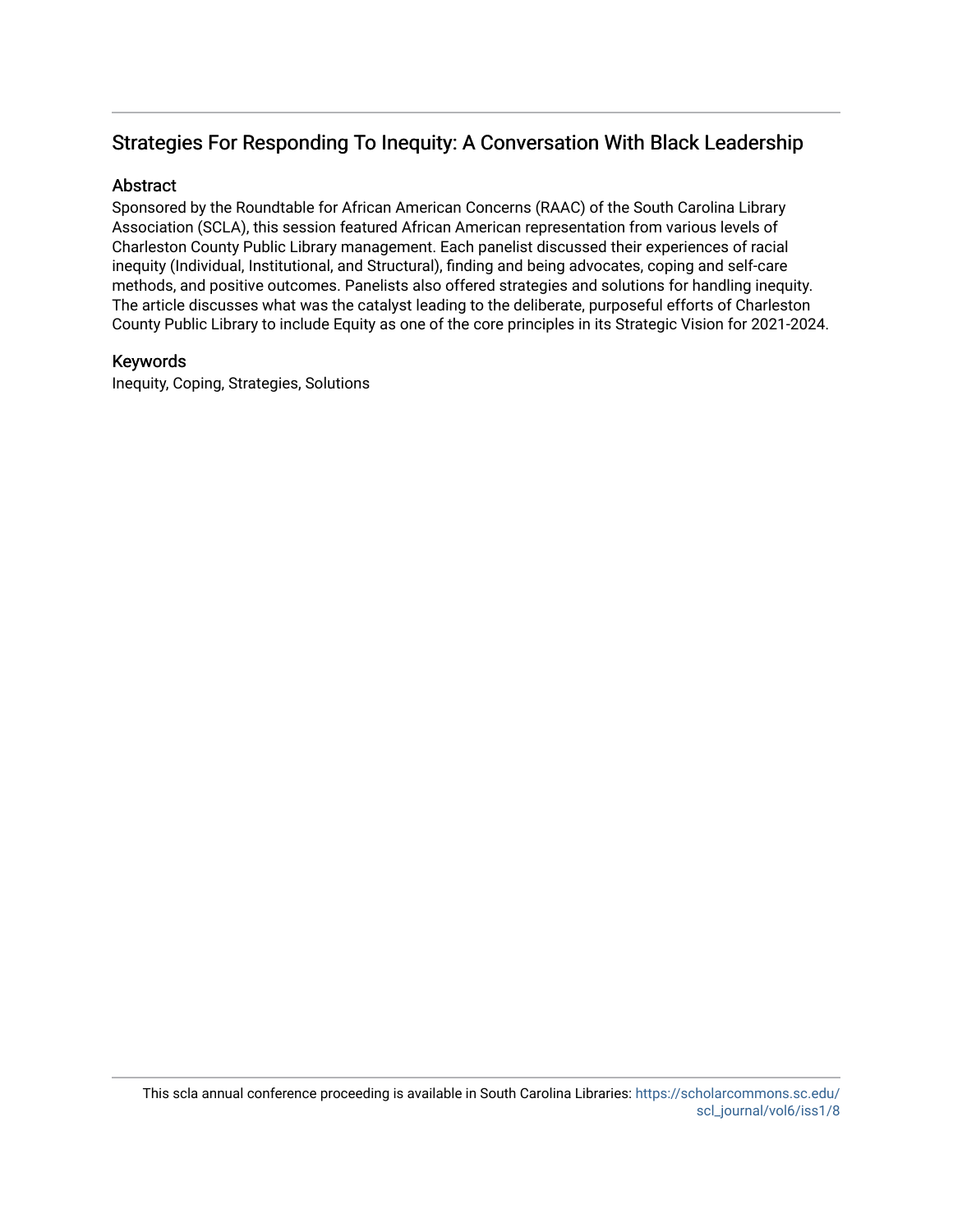#### **Strategies for Responding to Inequity: A Conversation with Black Leadership**

By Gerald B. Moore

Inequity is defined as the lack of fairness or justice. Discussions about inequity can span a broad range of areas and there is difficulty sometimes in addressing all the issues that stem from inequitable systems. An informal gathering between black leadership of Charleston County Public Library (CCPL) management staff, ranging from front line small and large branch managers to administrative associate and deputy directors, sparked conversation about equity as it had been introduced as one of the CCPL organization's Core Five Principles in the Strategic Vision Plan for 2021 – 2024. Those black leadership staffers were Chief Deputy Director Darlene Jackson, Northwest District Associate Director Haley Hall, Large Branch Manager Rayburne "Ray" J. Turner, Large Branch Manager Rebecca Wright, Small Branch Manager Shelia Matthews, Small Branch Manager Michel 'Chel' Campbell, Small Branch Manager K'Lani Green, Small Branch Manager Marvin Stewart and Large Branch Manager Gerald B. Moore.

The black leadership group's conversation focused primarily on racial equity because of the historical systemic racism and current climate of race-related tension in Charleston. While progress was being made, we were still dealing with acts of microaggression, disparities among people of color, systemic racism, and struggles in the promotion, recruitment, and retention of blacks. To add their voices to the cause and to take control of their own narratives, the leadership decided to share experiences with inequity on a professional platform.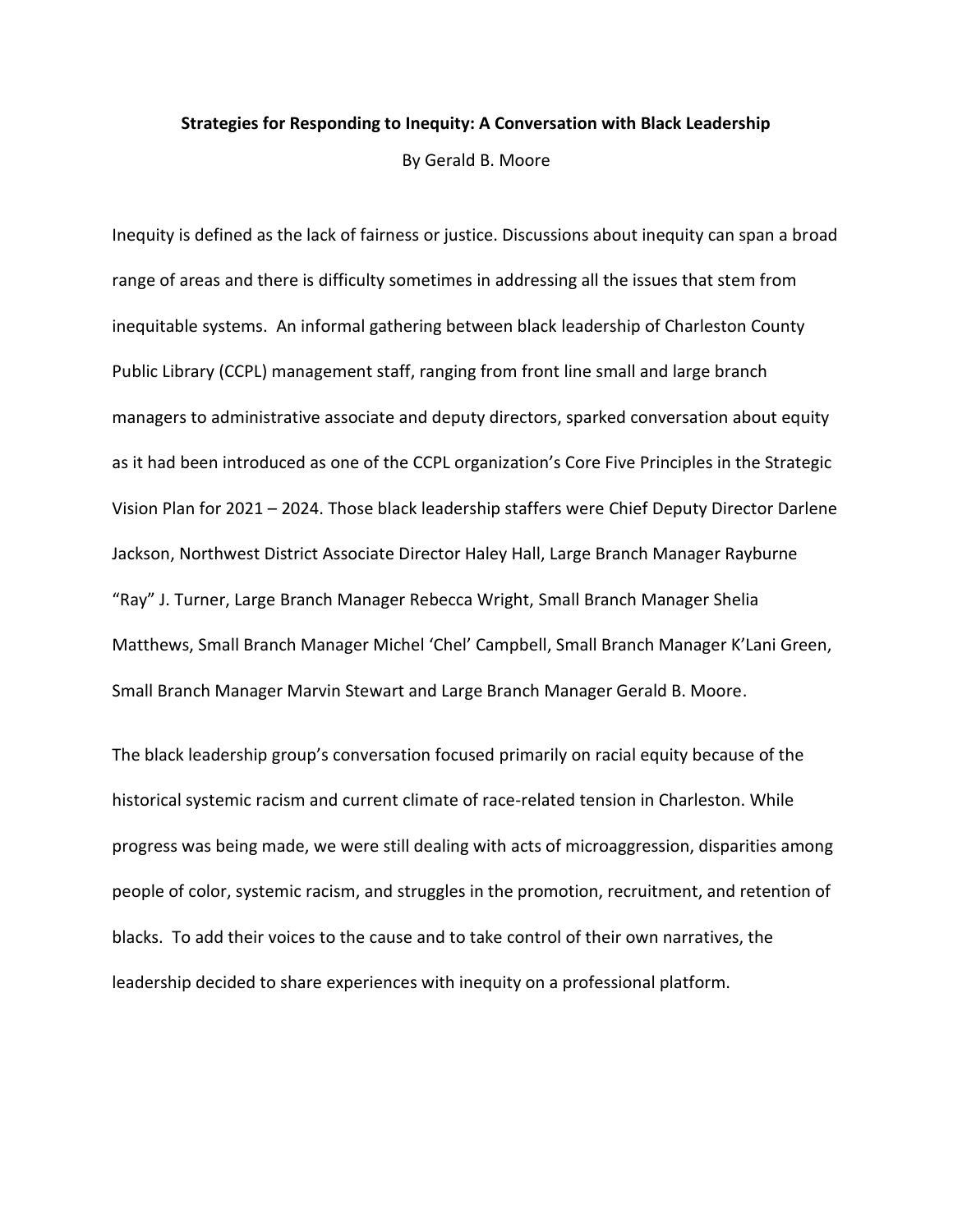#### **Background**

The impact of the George Floyd murder and other acts of racist violence/brutality towards people of color brought riots to downtown Charleston destroying properties of business owners.

As with ALA, BCALA, PLA and SCLA's Roundtable of African American Concerns (RAAC), CCPL issued a statement of support to the value of Black Lives. Executive Director Angela Craig took a stand and then further validated the stance by adding EQUITY as a core principle in our Strategic Vision.

This [CCPL Strategic Vision Plan 2021 -](https://www.ccpl.org/strategicvision) 2024 resulted from input of staff, board members and community leaders that volunteered to participate in roundtable discussions to help develop action items for CCPL's five core focus areas, which they also helped to define. The five core principles are Equity, Community Engagement, Workforce Development, Educational Success, and Literacy.

With an Equity Strategy, CCPL was on its way to changing the library infrastructure to support the initiatives in our Strategic Vision.

One of the initiatives was to establish an Equity Diversity and Inclusion (EDI) Committee. This was done shortly after the publication of the CCPL Strategic Vision. This parent EDI group has extensions of subgroup areas with staff support and participation. The Racial Equity subgroup further divides into multiple subgroups of all races. One subgroup is the black leadership, which consist of black library managers from different levels in the hierarchy of the CCPL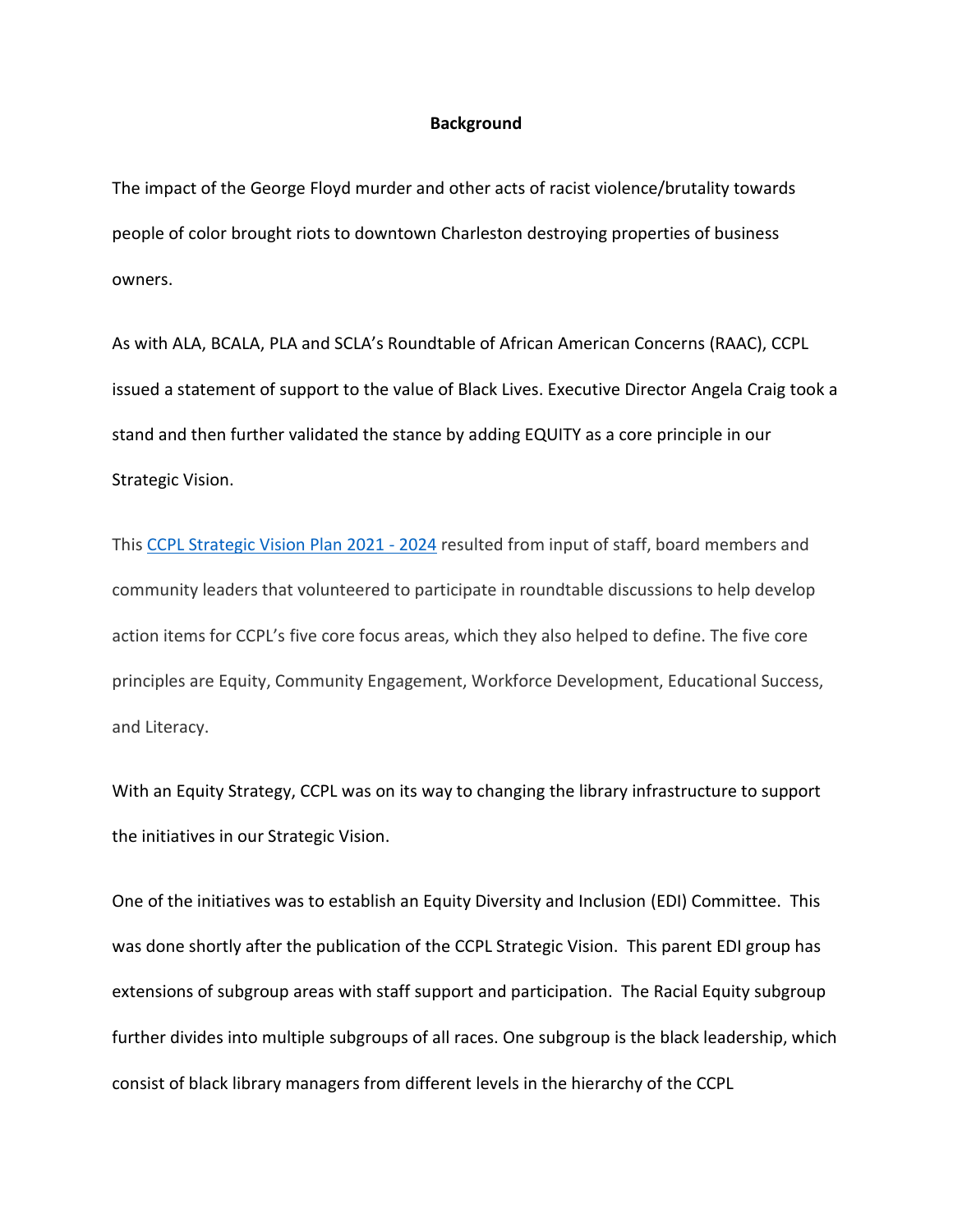organization. The Black Leadership Group has gatherings to support one another, to strengthen the bond between black staff, to provide informal mentoring to staff, to identify inequities and seek ways of resolution. It was concluded that the conversation needed to be voiced on a higher platform which lead to the group's participation in the 2021 SCLA Conference.

The purpose for having the conversation on this level was to educate those who are not aware, to encourage those who might be going through similar experiences and share methods of coping; to say thank you to our advocates; and to showcase and support the efforts being made by the Charleston County Public Library (CCPL). The conversation was also to acknowledge the memory of our fallen colleague Cynthia Graham Hurd who lost her life due to racist violence. She was one of the nine murdered at the Mother Emanuel Church on June 17, 2015. Cynthia was the manager of the St Andrews Library now renamed to the Cynthia Graham Hurd St. Andrews Library. Cynthia's family established The Cynthia Graham Hurd Foundation for Reading and Civic Engagement to continue Cynthia's work and legacy of engaging the community through her love and appreciation for reading and facilitating stronger relationships between community members.

Here are the stories of the black leadership group:

(Disclaimer: *The viewpoints, opinions, stories, and experiences shared here are those of the participating panelists and do not reflect the current Charleston County Public Library Administration. Any content provided by our panelists is of their own opinion and is not intended to malign any organization or individual*.)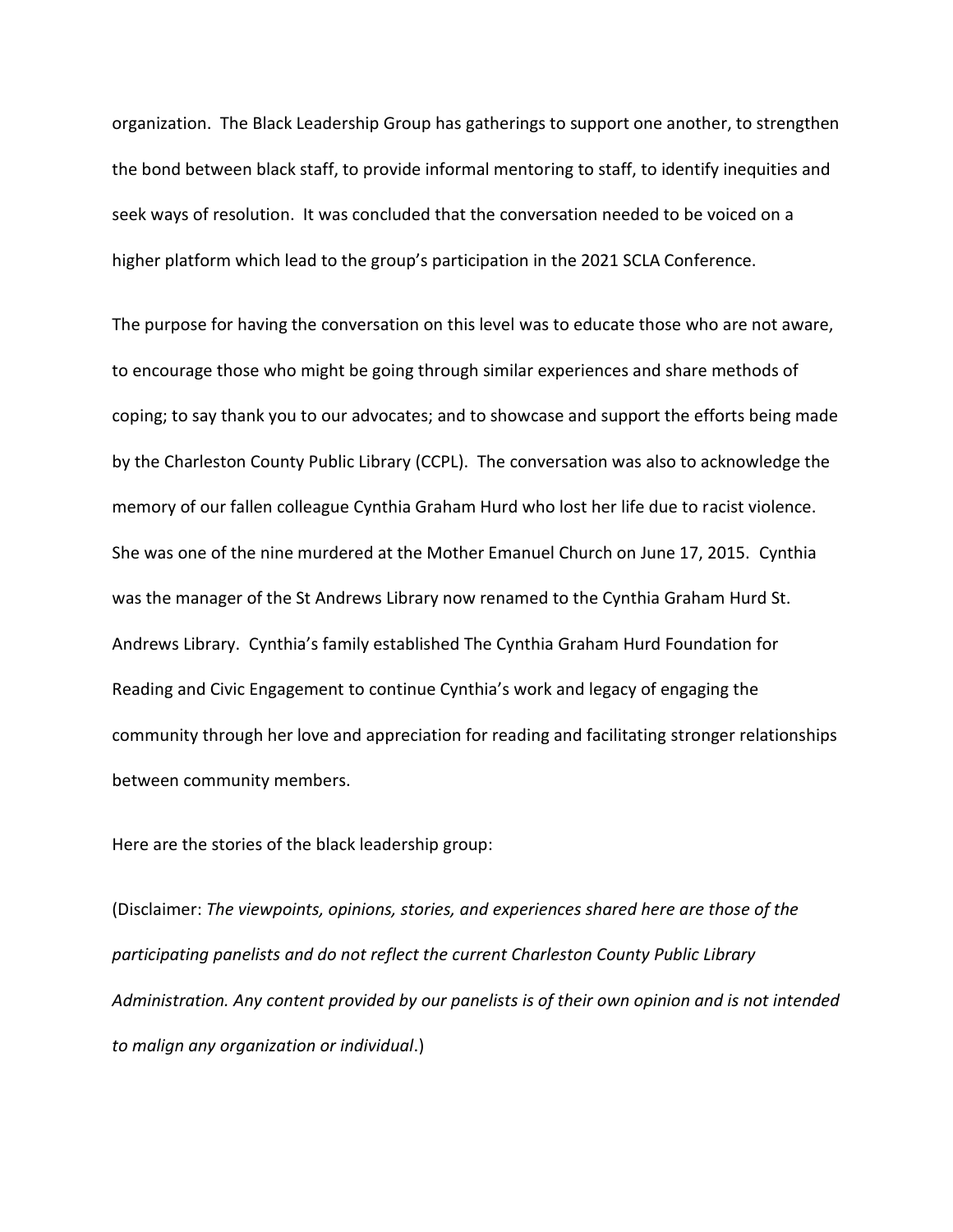#### **Case Studies**

#### **Salary Disparity – Shelia's Story**

"The wage gap is part of systemic racism, but one thing Black women can do is learn how to *quantify our worth*," Minda Harts, author of The Memo (Folz, 1).



Shelia Matthews is a 35-year employee of the Charleston County Public Library System without a library degree. She often felt the outlook for her in roles as a Library Generalist was grim in terms of position and salary. It is certainly something that has kept her working instead of considering retirement at this time. She came to work for the Charleston County Public Library system through a work-study program that eventually led to her being a library page. She worked as a library page for several years and then became the Library Page Supervisor. She was in this role for several years as well. Administrative officials told her that she was a natural born leader.

"I have to say that when opportunities present themselves for me to lead, I answer the call. I am no stranger to hard work and dedication," Matthews said.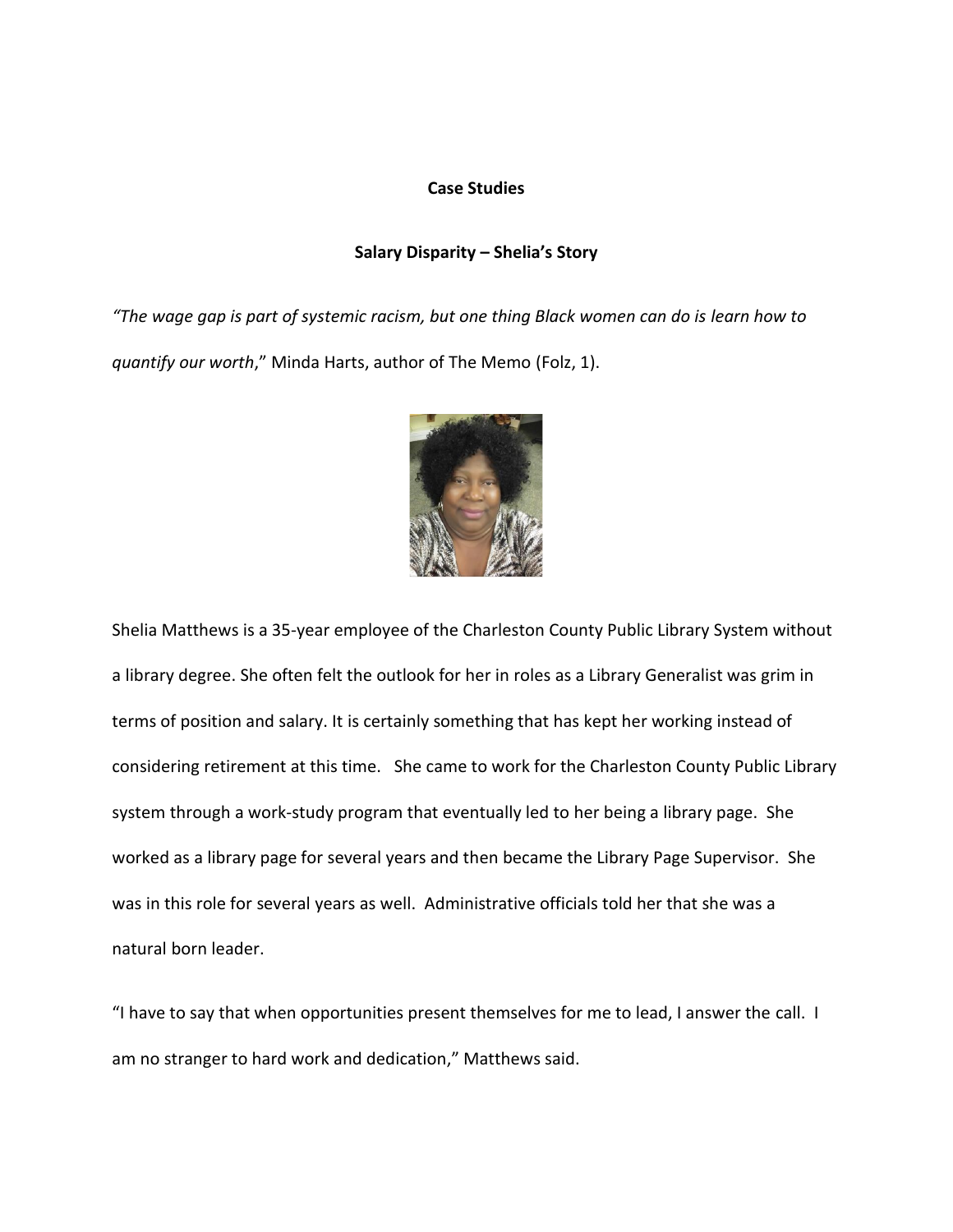Today, Matthews is currently classified as a Library Generalist V – Small Branch Manager. She states that her recent position upgrade is a blessing and a great opportunity, but she is quick to remind those around her that the road to this achievement has been paved with challenges.

"I must be honest and say the road to this point in my career was not always easy. I have no quick fix for the problems I faced nor a magic wand to wave all the issues away. My hope is that my transparency about my situation offers solutions to someone experiencing the same things that I have faced," Matthews said.

On average, Matthews managed 6-7 staff people in the Circulation department over the years accruing lots of supervisory and management experience. Over the years, she also supported many branch managers with different management styles.

"During my library career, I have filled in as an interim branch manager at least five times. I am currently working in this capacity right now. Under past administrations, I received incentives to undertake these interim roles such as a .25 cent raise that was abruptly taken back the moment a new branch manager was hired. I do not have a library degree and that is required to be a branch manager," Matthews explained.

She says that she never let those disappointments stop her from pursuing professional development opportunities. Lack of finances, family obligations, and other responsibilities prevented her from pursuing a library degree.

Over the years, she has been consistent in building her professional development. She attributes that as being one solution that helped her obtain her current position upgrade. Other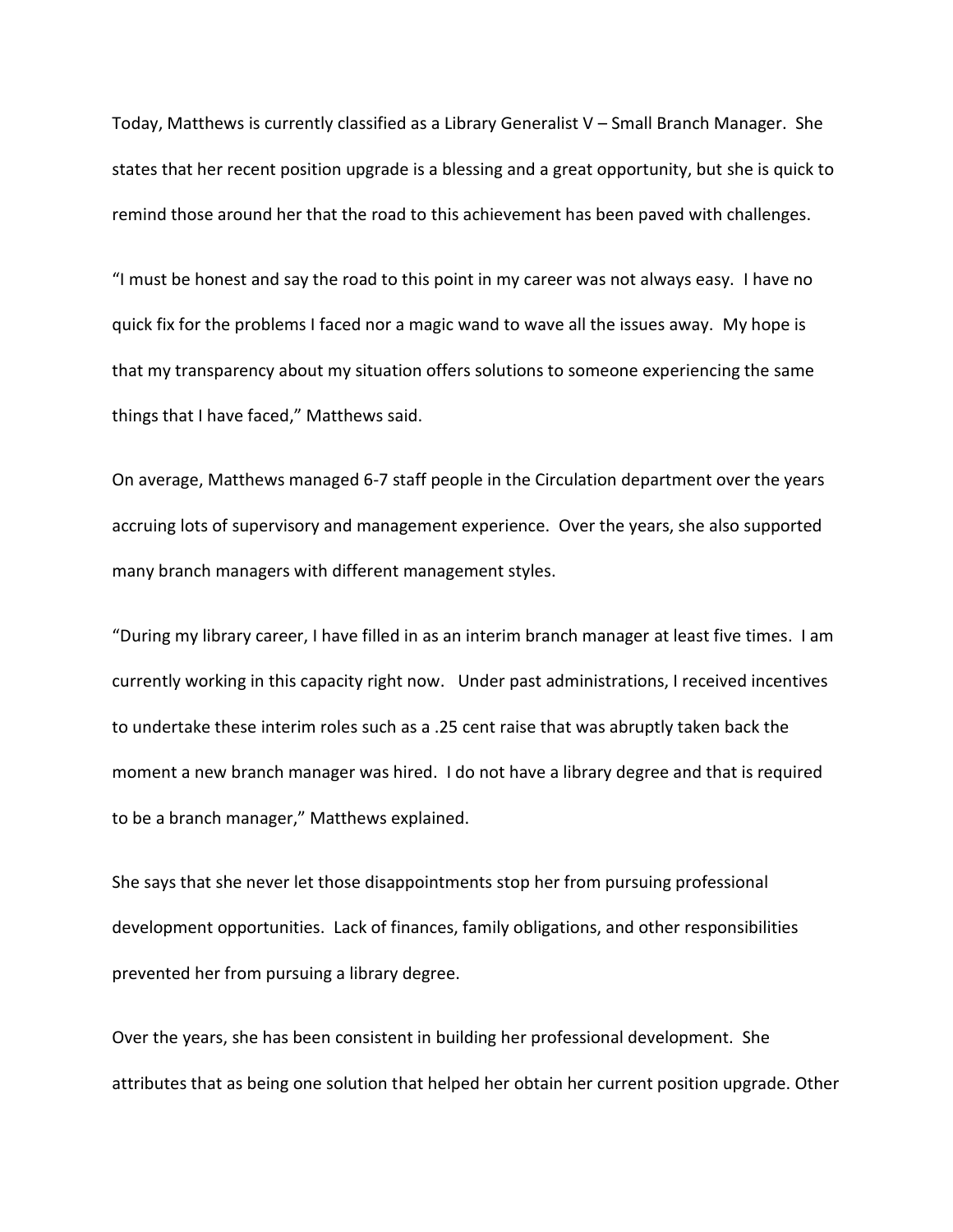solutions offered were not give up, stay the course, and more importantly, encourage yourself. Keep building upon your skill set and talents. According to Matthews, these actions show your worth and commitment. Another solution she gives is to seek out a supportive ally within your library system.

"Someone that you can trust to give you positive feedback and reinforcement. Someone not afraid to tell you the hard truths," Matthews offered.

Most recently, Matthews participated in an internal Mentorship Program. At the conclusion of the program, Shelia and her mentor decided to maintain their working relationship. It is a bond between two women from different backgrounds who found common ground crossing racial lines. Her mentor is white.

Matthews continues to actively pursue external and internal opportunities for professional development. In 2020, she was awarded the **Cynthia Graham Hurd Award** for demonstrating to the public and community the same spirit, enthusiasm, dedication, and commitment exhibited by Cynthia in carrying out the mission of CCPL.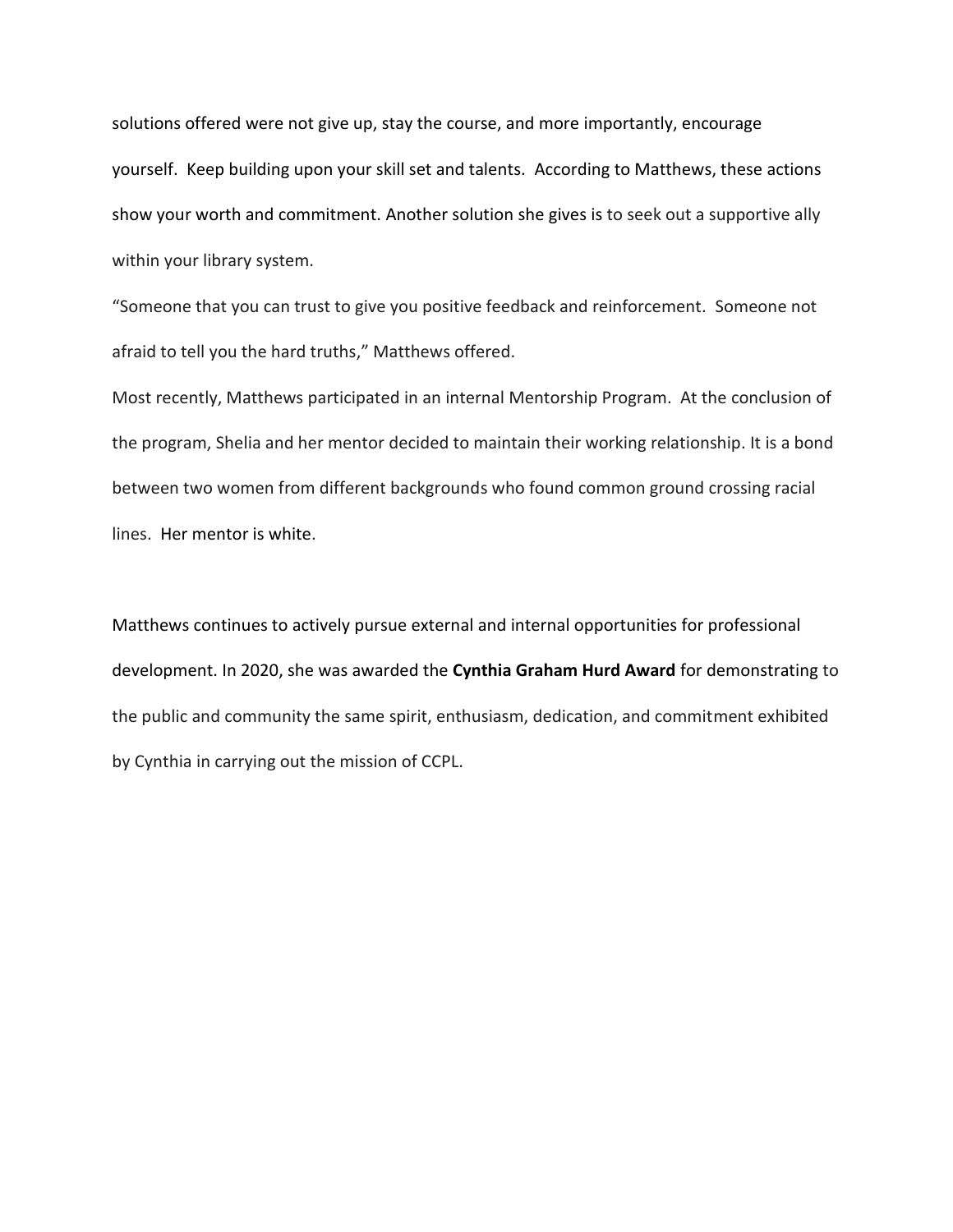#### **Mentoring, Recruitment, & Retention – Haley's Story**

"*The goal of many leaders is to get people to think more highly of the leader. The goal of a great leader is to help people think more highly of themselves*," J. Carla Northcutt, Seminary Professor (Schmidt, 1).



Haley Hall is the Associate Director for the Charleston County Public Library's (CCPL's) Northwest District, overseeing 5 total library branches located in North Charleston, West Ashley, and Downtown Charleston. He has worked in libraries for 24 years as both a paraprofessional and as a professional. Starting out as a work-study student at an academic library, he proceeded to add to his library experiences by working in a mid-size public library system, a small rural public library branch, a special library, a large four - year academic library, a large technical college, a small technical college, and a large public library system. Within those experiences, Hall has been in a wide range of roles and positions.

"I can't paint all my experiences during these years as 100% flawless, though. There have been many successes and failures over the years, all of which I have done my best to learn and grow from. One thing I can say is that throughout the years, I would not have found successful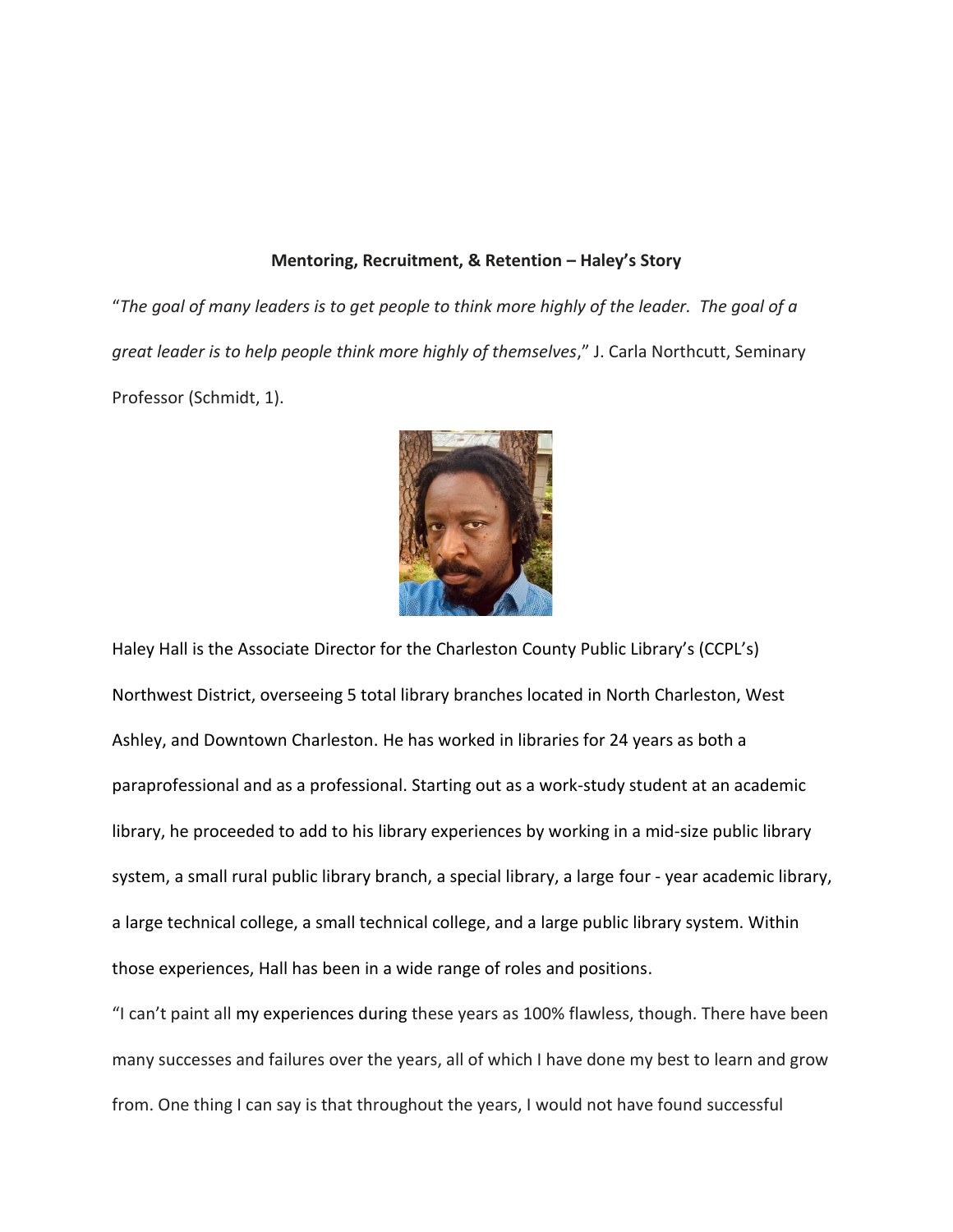pathways forward without the intentional support, coaching, and mentorship of established library professionals," Hall said.

Having benefited from their wisdom, guidance, and professional advice, Hall states that he understood his assignment as being the one to encourage, acknowledge, and lift up library workers whose voices may normally be drowned out or silenced.

"It is important to let staff from underrepresented groups know they are seen and that their voice is just as important as everyone else. One of my personal goals is to create opportunities where underrepresented library workers can make the connections and gain the experiences needed to add their voices and perspectives to the library profession," Hall states. According to Hall, this involves looking beyond the usual group of staff members for committee work, getting to know staff members and their goals, and making sure staff members are acknowledged for their invested time, energy and efforts.

Hall says that it is important for the library profession to grow with diversity and for libraries to reflect the communities that they serve. He adds that leadership needs to make sure to amplify diverse voices and marginalized communities. His perspective is influenced by the many mentors he has had. Mentorship that came from established folks in the professional and interestingly from all female mentors.

"I think that helped my perspective with how to look out for people from different areas of life. So, they all told me. This is how you take care of people; this is how you support the people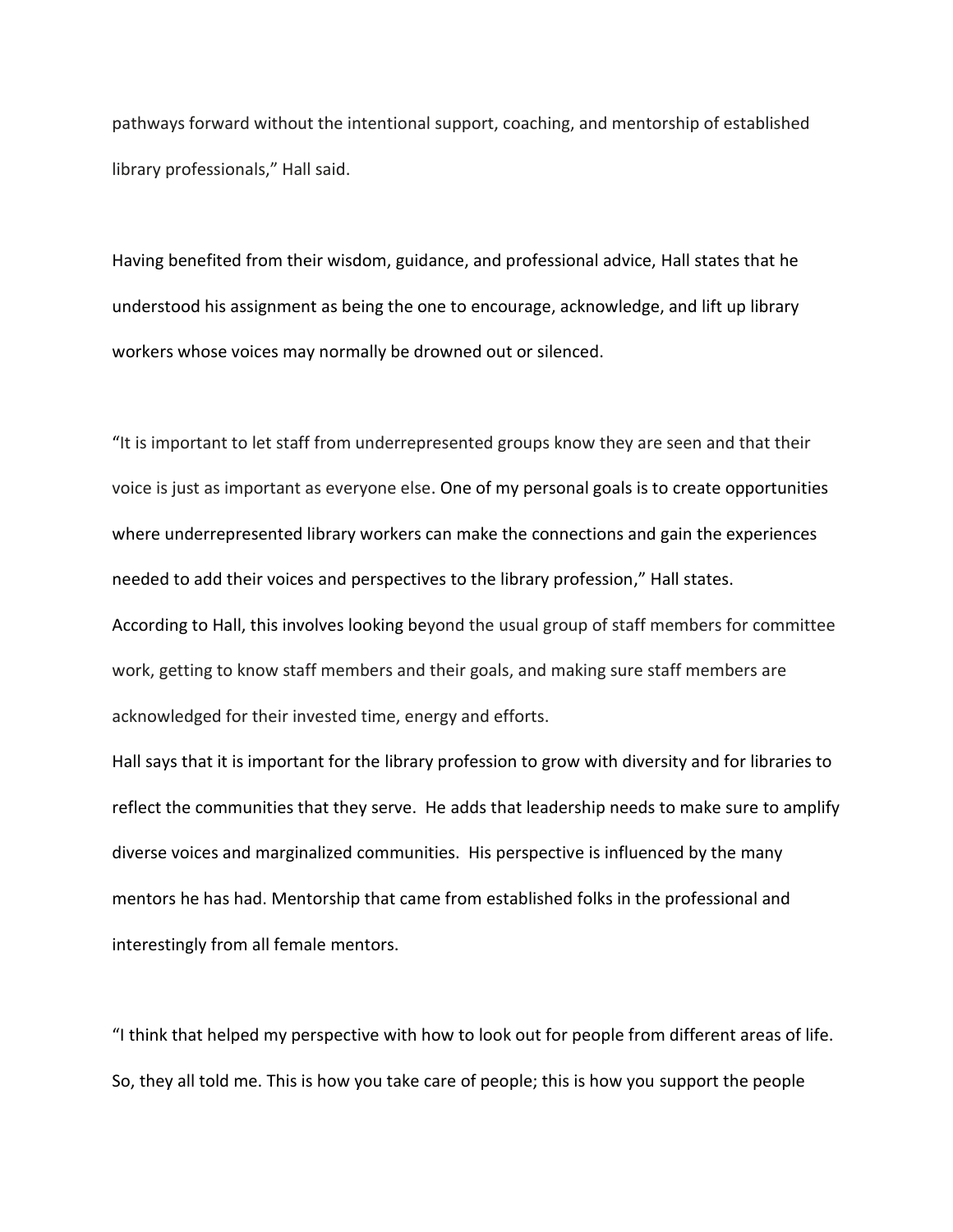when you are in a leadership position. That has played a huge part in my personal perspective of how to be leader," Hall said.

#### **Overcoming Cultural Conditioning – Rebecca's Story**

"*We are culturally conditioned to believe that white is superior, and black is inferior. And the manifestation of that cultural conditioning is that black people are undervalued, underestimated, and marginalized*." (Madison, 2018)



"Every other morning, during my commute to work for the past several years, I would hear this quote by Sirius XM Radio Host Joe Madison. I knew that I understood it and saw evidence of this in the lives of my family, friends, and coworkers. But, like always, truth hits differently when you're experiencing it, and realizing that you are culturally conditioned as well," said Rebecca Wright, Large Branch Manager of the St. Paul's /Hollywood Library.

Cultural conditioning is a process through which we absorb and interpret the influences, norms, and messaging from our environment and translate them into what we believe to be acceptable behaviors (Wilson, 2014).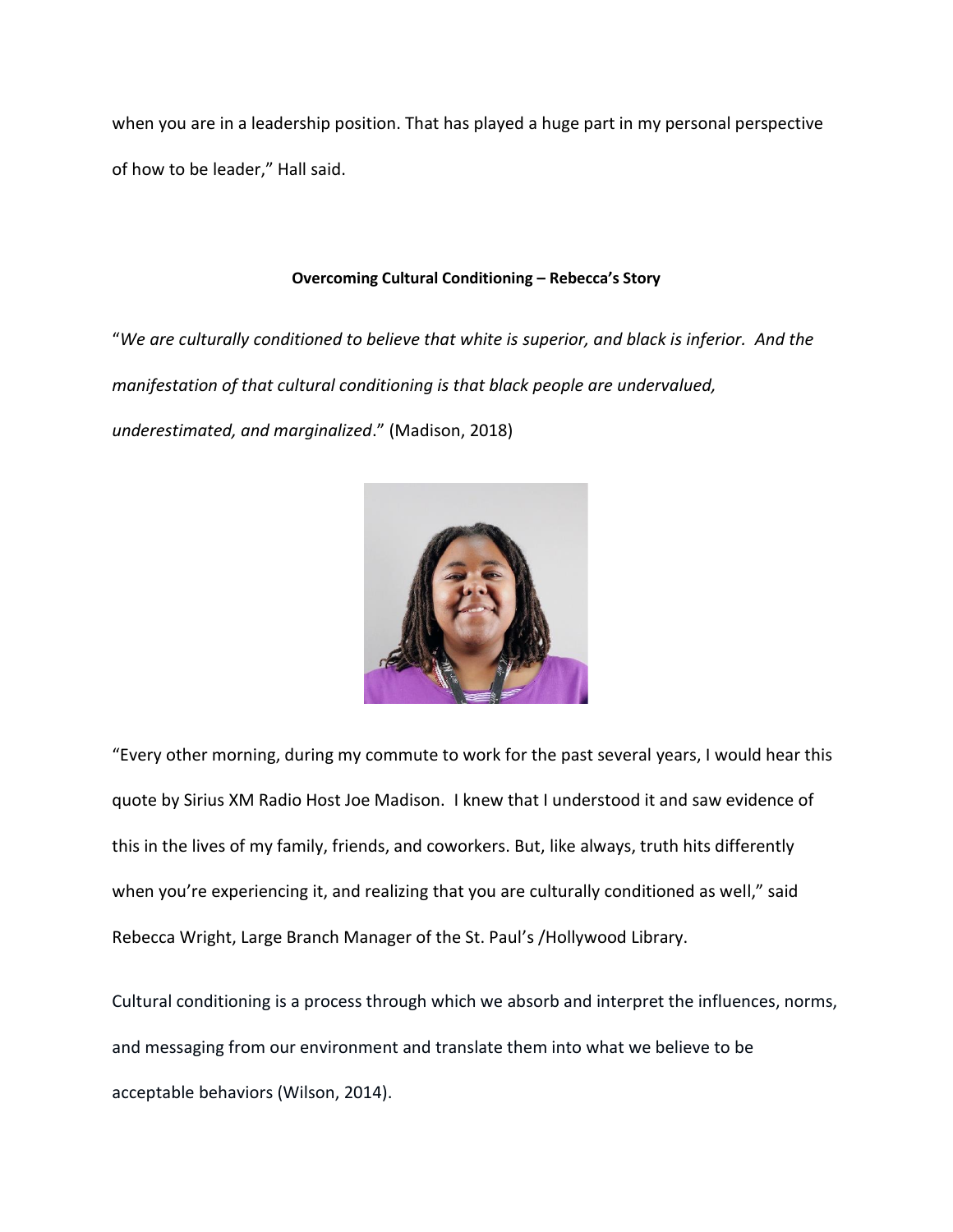Wright worked her way up the library system 15 years ago when she became a page at CCPL. From there, she obtained a Library Generalist/Circulation position, and then became a Librarian in Adult Services in 2010. In 2014, she moved to the West Coast and gained more experience in the San Diego Public Library system by becoming the weekend Branch Manager of a fairly big and busy branch for three years. While there, her stereotypical archetypes of how a librarian should look were shattered. There were Circulation staffers who had mohawks, piercings, and tattoos. There were even library workers who were on the spectrum and others who had physical disabilities.

"The cultural differences from San Diego and back home [South Carolina] were up front and center, and I experienced the dismantling of barriers while there," Wright revealed.

With a new perspective, Wright decided to return home as a Children's Librarian/ Assistant Manager at CCPL's Cooper River Library in 2018. She was excited to see the new changes in the system when she returned, but her old way of thinking soon returned. About a year after returning, she decided to apply for the Assistant Branch Manager's position for the John's Island Library instead of applying for a higher-leveled position with greater responsibility as the Branch Manager of St. Paul's/Hollywood Library location. The cultural conditioning that had influenced her all her life led her to second guess her abilities and the downplay her qualifications.

"I assumed that I couldn't apply for the branch manager's position because it would've been too big a jump. I figured I had to work my way up again and prove myself worthy to be a branch manager even though I already proved it for three years in a different and bigger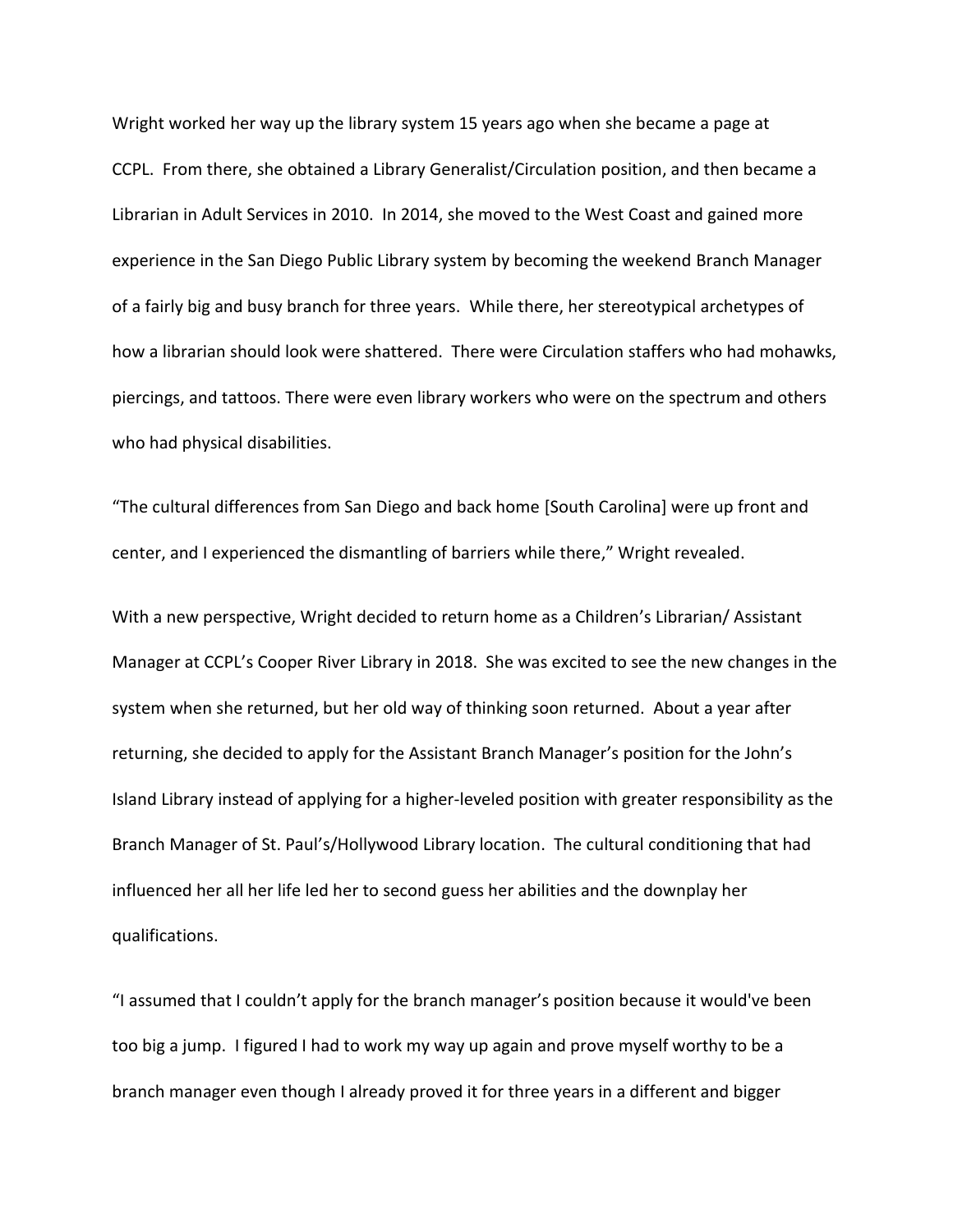system. I was conditioned to believe that if I applied for the higher position, I would've been met with rejection instead of acceptance. If it wasn't for my peers informing me that I didn't have to wait to become a manager, I wouldn't have applied," Wright said.

Wright applied for the job at St. Paul's/Hollywood Library and got it. It was a lesson for her in believing in herself as well as an opportunity to shatter traditional norms. Wright, as part of her cultural conditioning, was always concerned about not looking like the traditional librarian that is seen in pop culture imagery. She attributes the support of her peers as helping her change those thoughts.

"I believe that a group of librarians who are vetted should be there to inform other young professionals in the system so that they would not feel like they are trying to reinvent the wheel. It's hard navigating the outside world alone, and it's no different in the professional world either. We often fall behind due to a lack of resources, and also due to a lack of information. I believe it is imperative to have this to prevent future leaders from leaving the field altogether," Wright adds.

In her new role, she has had the opportunity to break the mold and showcase that she can be the cool, hip, intelligent librarian wearing natural hairstyles and non-traditional attire. She reports that her time on the West Coast was an awakening. She applied this new way of thinking to her hiring practices and her team is reflective of the community they serve.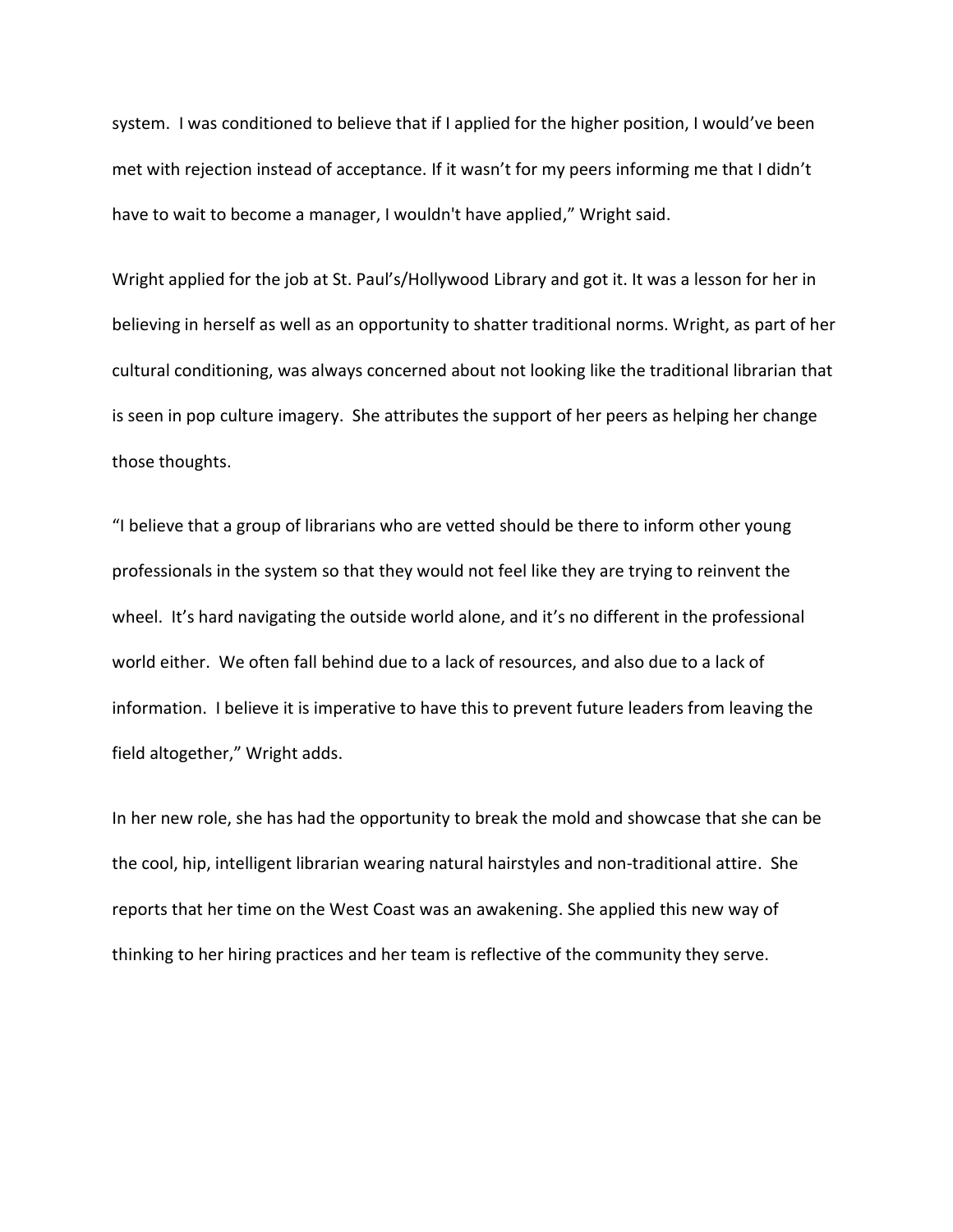#### **Systemic/Institutional Racism, Microaggression, Unconscious Bias – Chel's Story**

*"Do not get lost in a sea of despair. Be hopeful, be optimistic. Our struggle is not the struggle of a day, a week, a month, or a year, it is the struggle of a lifetime. Never, ever be afraid to make some noise and get in good trouble, necessary trouble*," House Representative John Lewis, (Lewis, 2018).



Michel 'Chel' Campbell is Branch Manager of the McClellanville Library. Her story is a primer for overcoming the far-reaching stench of racism, race lighting, and microaggression in the workplace to find triumph.

Whether she recounts in detail the story of the day she found the date due card in a book (a former process used for checked out library materials) with the message to her, the only black person at that library location, saying, "N-Word stamp the cards right" or the time she recalls hemorrhaging on the job in front of staff and patrons and receiving no empathy from her coworkers as she frantically tried to reach her doctor, her tale is heartbreaking. In the latter instance, Campbell would go on to have an emergency partial hysterectomy which resulted in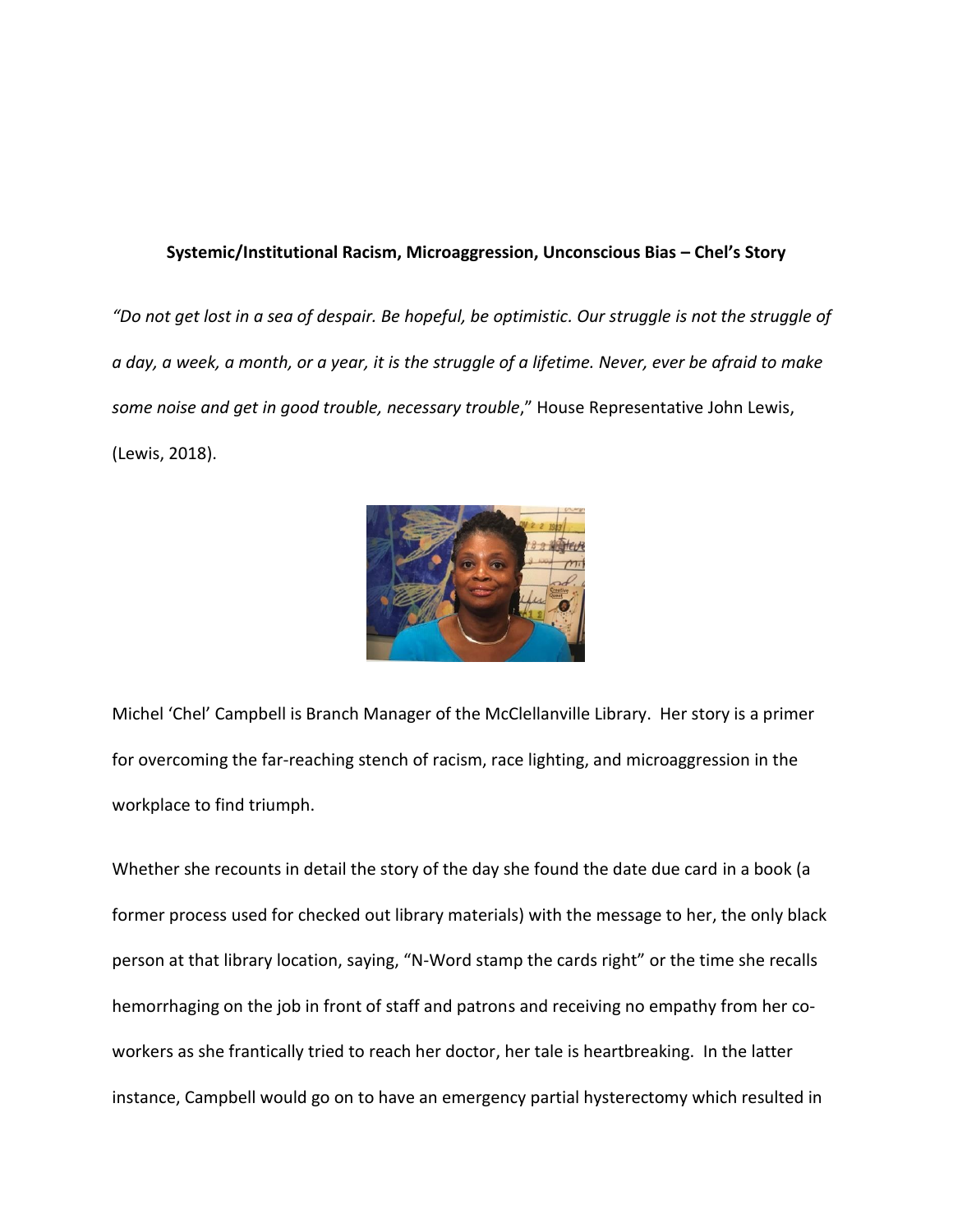her inability to have children. Upon returning to work, a co-worker would say to her, "Oh I see you're back. Well it was not like having a baby."

She would recall that moment as being at her lowest and reporting the co-worker to Human Resources only to have her experiences dismissed like they had been on previous occasions. The co-worker said that Campbell misinterpreted what she said.

"It seems like she always got a pass. Anything I do, it was somebody protecting her. It's like. I felt like I was in an abusive relationship," Campbell said. "Sometimes we are forced to work in a hostile environment because we simply, we just got bills to be paid."

Campbell's vindication would come later when she applied for and received the job of the person who had mentally and emotionally abused her. She recalls the day she shared that she was going to apply for the job and the person told her not to do it because she did not qualify.

Campbell has a master's degree and years of library experience. She was undeterred.

"The spirit of my mother came to me and told me, 'You don't let nobody tell you what you can't do. You apply and let them send you a rejection letter saying you didn't get it'," Campbell said.

So, Campbell applied, and she got the job. Vindication was hers.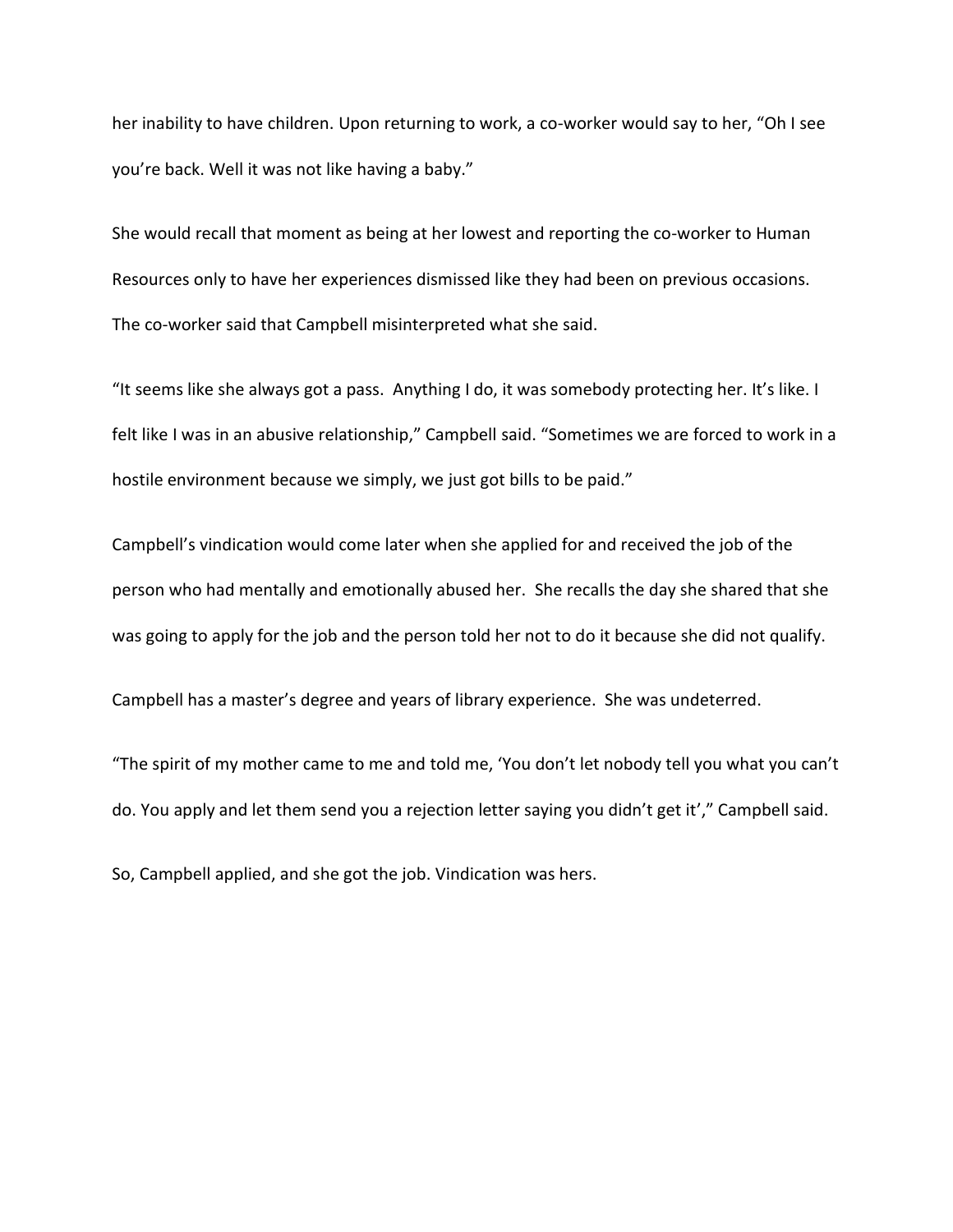#### **Promotion, Recruitment and Retention – Ray's Story**

*"The struggles along the way are only meant to shape you for your purpose*," Chadwick Boseman, Actor/Thespian (Strauss, 2020).



Ray Turner has been employed with Charleston County Public Library for 30 years. For the duration of his tenure within this system, he has worked solely at the Otranto Road Library. He was hired in 1992 as Circulation Manager for the then newly built regional branch library. Turner has moved from paraprofessional and pre-professional positions to being a professional librarian.

"Through all of this, I was fortunate to have a manager that supported me in all my endeavors. With my supportive manager and my desire to achieve my professional goal, I obtained my library degree in 2000," Turner said.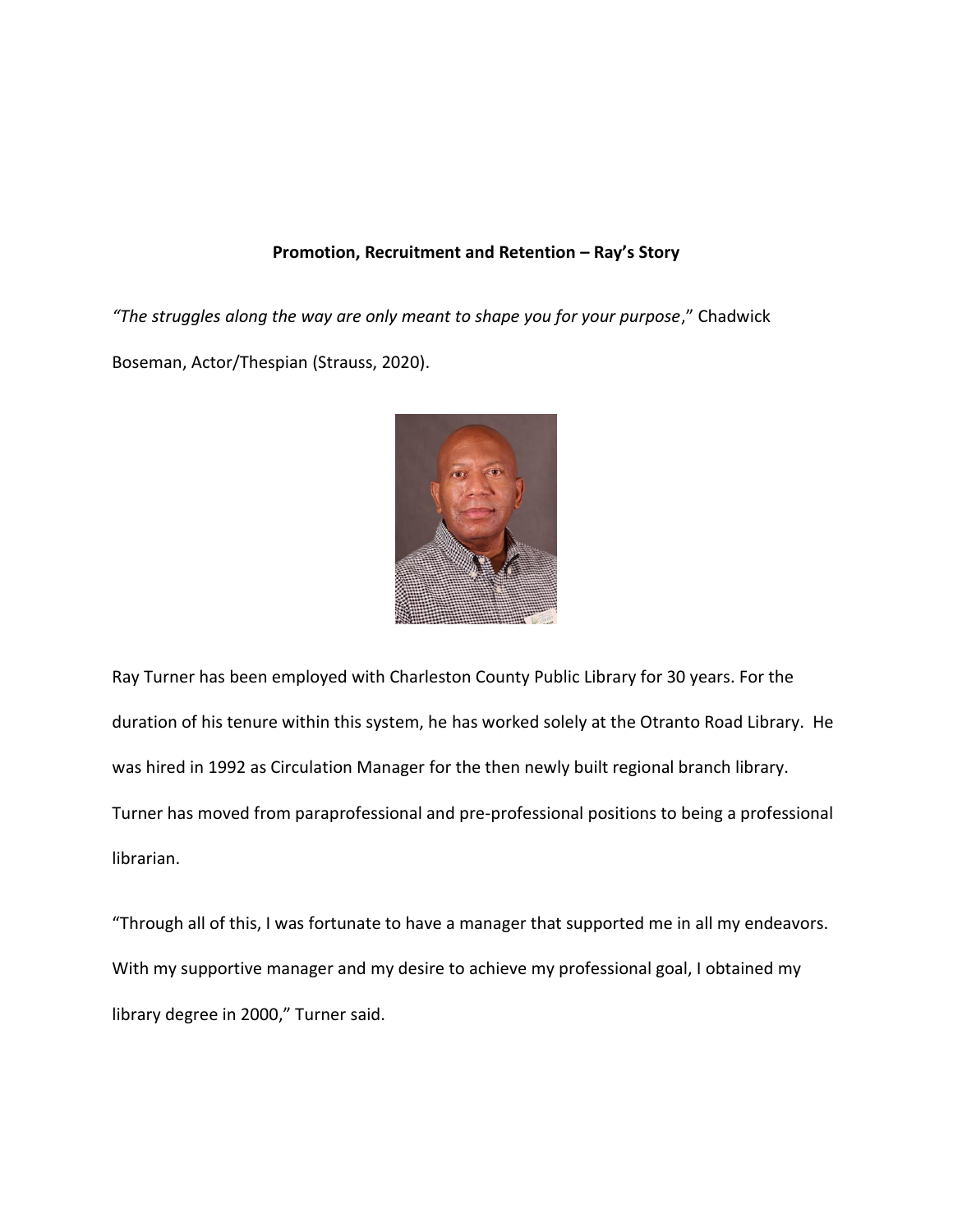Over the years, Turner thought about his future, next level responsibilities, and a position that would yield a sustainable salary. In 2019, he became the Branch Manager of the Otranto Road Library. After he was offered the position, he was informed of the salary.

"As a library professional, at that time, of 33 years, with experience in private, academic, and public libraries, I believed that the first offer was not in alignment [with] my years of experience and service to CCPL, nor my prior library experiences. Therefore, I challenged the offer," Turner states.

His persistence worked favorably, and he was rewarded with a salary reflective of his years of experience. Turner cites the following steps as solutions to dealing with inequity:

- Prepare yourself. Make sure you have in place the qualifications needed when the opportunity occurs.
- · Know your worth. Be persistent.
- · Have a support system of peers and other library leaders to inform and advise you along the way. A good way to do this is also to join library organizations like SCLA, ALA, PLA, and BCALA.
- When there are opportunities to improve your library system, do so. Volunteer to serve on committees, taskforces, and panels in order to guide and help formulate the library system you would like to see.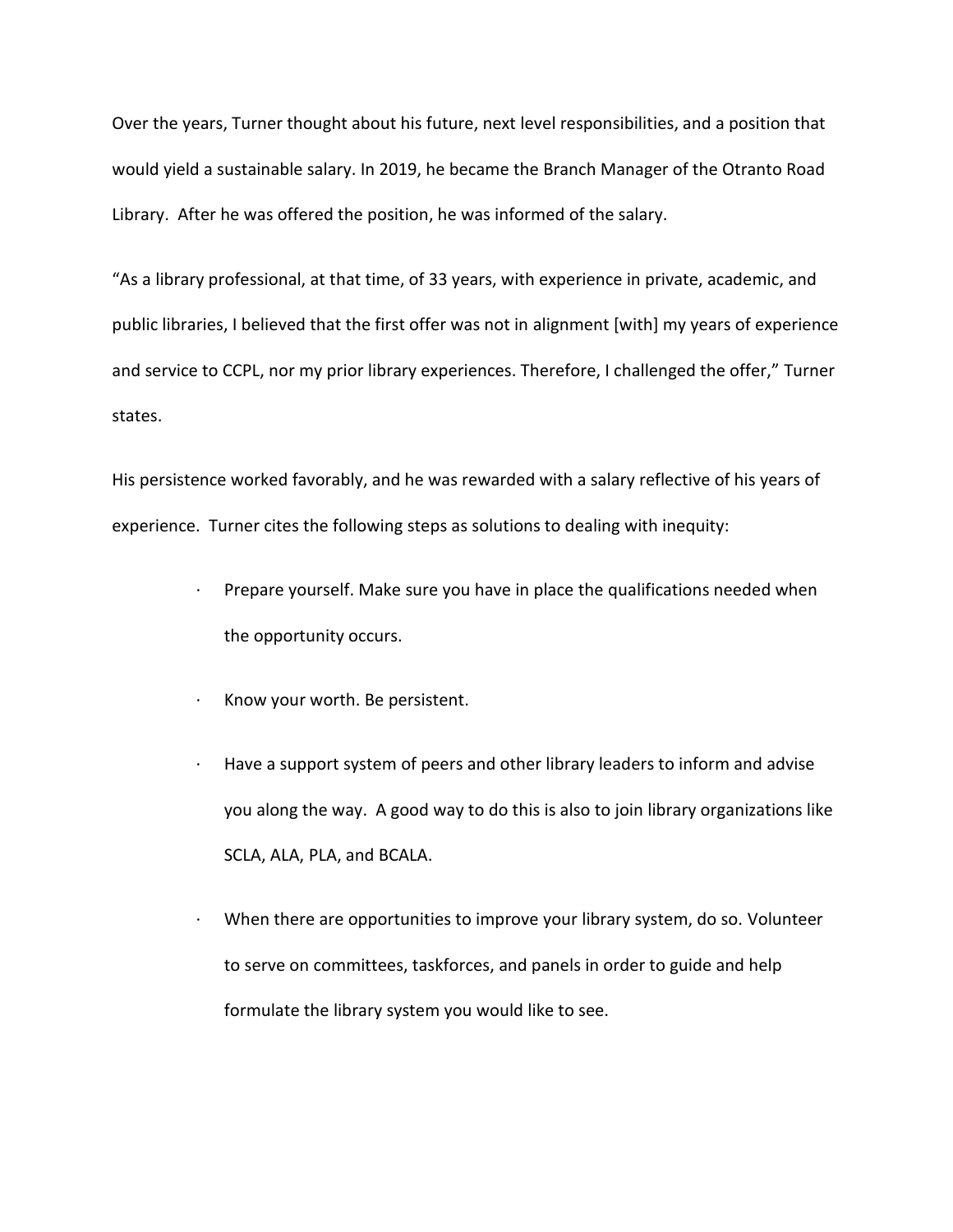· Give back to others, as you have been given to. Mentor and empower others to be the best that they can be, encourage staff to educate themselves through trainings, workshops, and library school, if that is their choice.

### **Solutions & Resolutions**



Chief Deputy Director Darlene Jackson says that there are many methods of coping with racial inequities. They all require action. Here are some tips:

- · Self-care (personal attention to your mental, physical, and spiritual self)
- · Use Humor as a coping tool
- · Participate in a wellness program within your institution or with another group
- · Connect with other people experiencing the same issues for encouragement and to encourage others.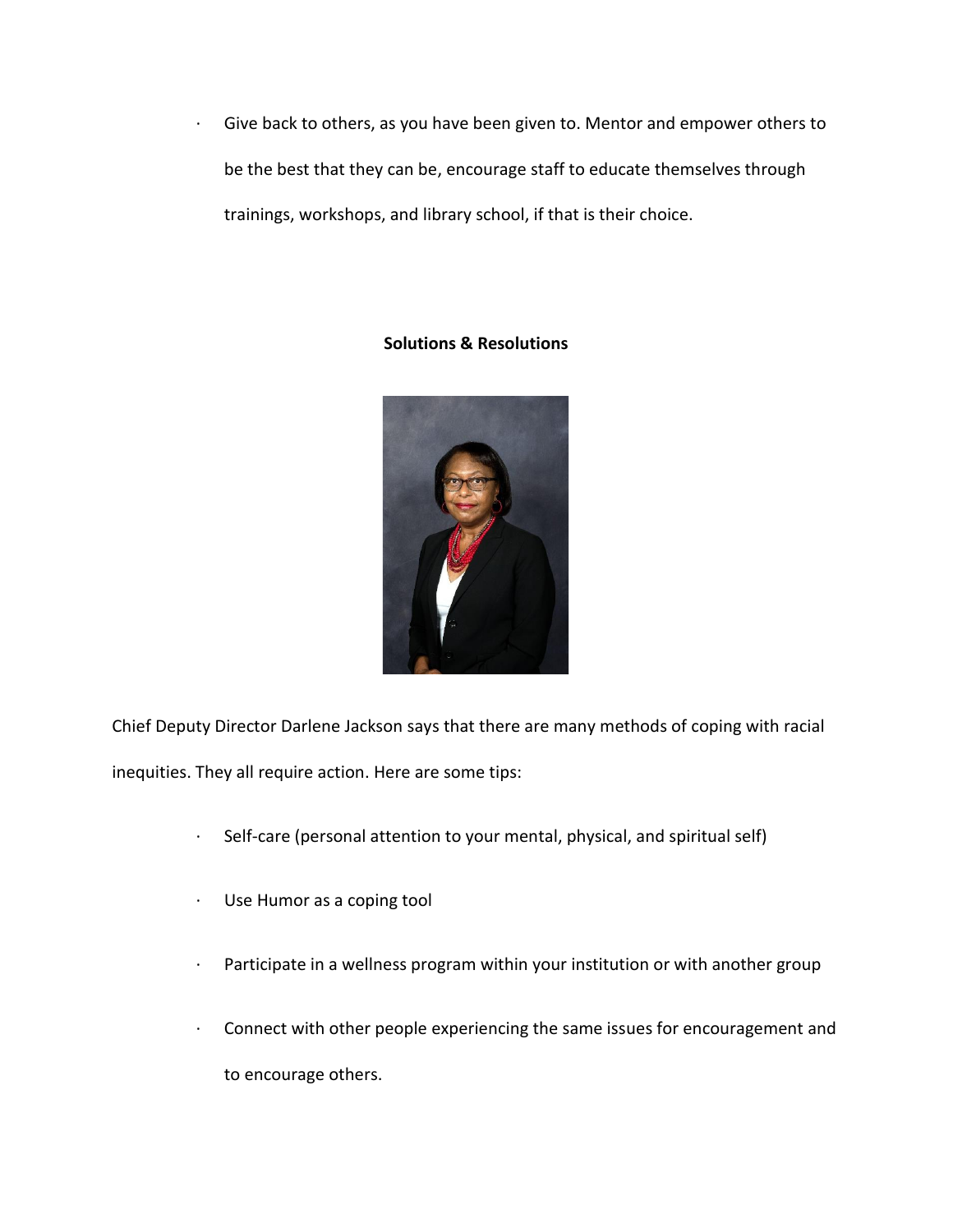- $\cdot$  Get involved with professional Library organizations to support change such as:
	- A. American Library Association (ALA)
	- B. Black Caucus of the American Library Association (BCALA)
	- C. Public Library Association (PLA)
	- D. Joint Council of Librarians of Color (JCLC)
	- E. South Carolina Library Association (SCLA)
- · Seek mentors-Black Leaders or other Advocates (non-Black) to help you navigate through change, tough situations or in making major decisions.
- · Participate in your institution's efforts to promote initiatives to improve race relations, build equity, diversity, and inclusion.
- · Curate programs, such as book talks and community leaders to support unity.

#### **Conclusion**

The stories told by this panel of library leaders reveal that even in a contemporary world systemic racism lives on and thrives. While progress is being made, black librarians and library staff still deal with acts of aggression, bigotry, cultural bias, and racism. The charge to keep is for every race of people to engage with one another showing acceptance and appreciation for our differences. To be inspired with common goals steeped in the realization of every person's basic humanity and civil liberties. To be persistent and ever present for ourselves, and for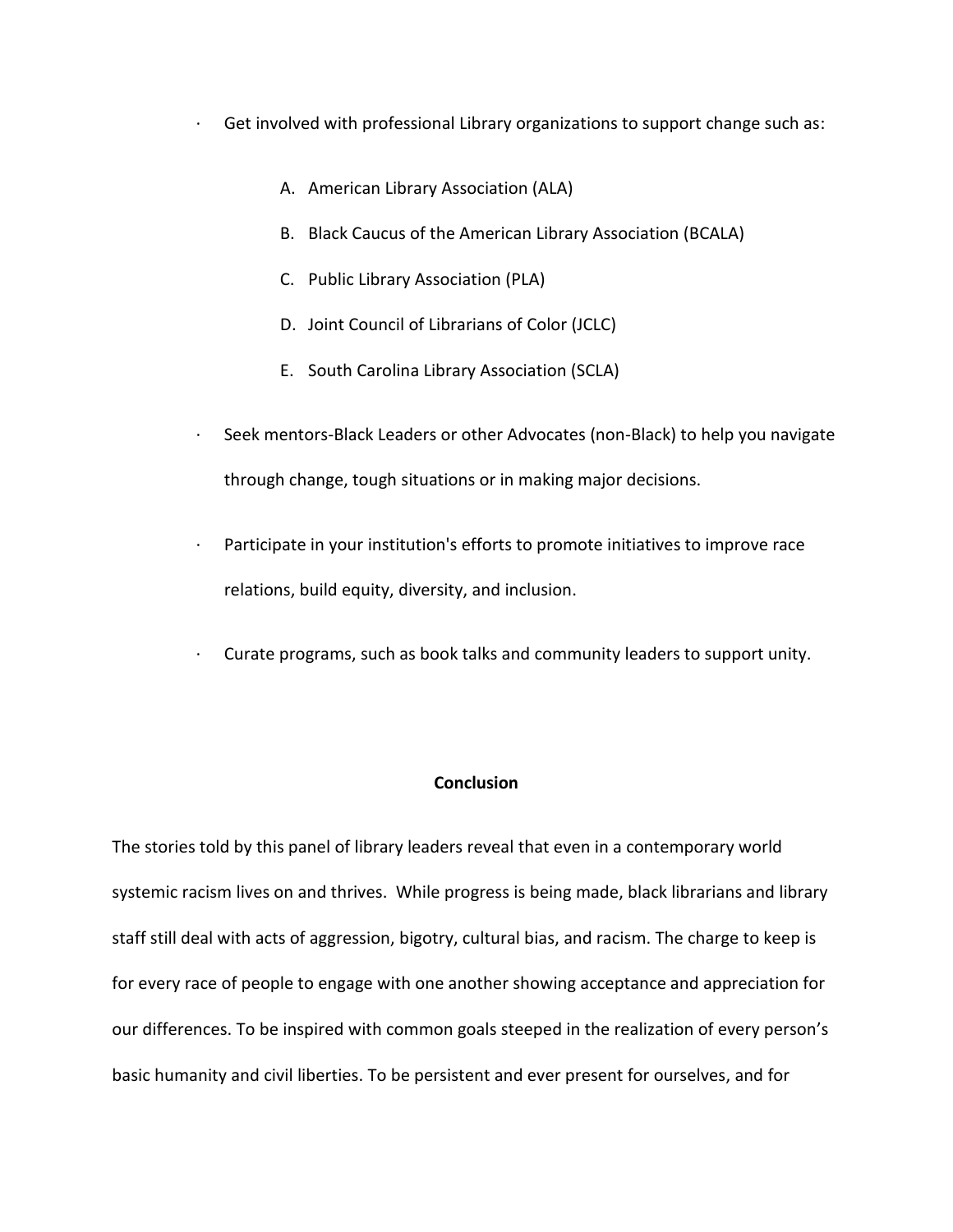others in this 'good' fight to achieve social justice for all. The Strategic Vision for Charleston County Public Library offers a blueprint of how library systems can step up to the challenge and start the conversations, employ the actions, and carry out the mission to bring about change.

#### **References**

Folz, C. (2019, August 19) Black Women in the Workplace: A Q& A with Author Minda Harts. American Association of University Women (AAUW).

[https://www.aauw.org/resources/career/boost-your-career/black-women-in-the-](https://www.aauw.org/resources/career/boost-your-career/black-women-in-the-workplace-a-qa-with-minda-harts/)

### [workplace-a-qa-with-minda-harts/](https://www.aauw.org/resources/career/boost-your-career/black-women-in-the-workplace-a-qa-with-minda-harts/)

Lewis, J.[@repjohnlewis]. (2018, June 27). Do not get lost in a sea of despair. Be hopeful, be optimistic. Our struggle is not the struggle of a day, a week, a month, or a year, it is the struggle of a lifetime. Never, ever be afraid to make some noise and get in good trouble, necessary trouble. #goodtrouble [Tweet]. Twitter.

## <https://twitter.com/repjohnlewis/status/1011991303599607808?s=21>

Madison, J. [@MadisonSiriusXM]. (2018, January 12). We are culturally conditioned to believe that white is superior, and black is inferior. And the manifestation of that cultural conditioning is that black people are undervalued, underestimated, and marginalized. [Tweet]. Twitter.

<https://twitter.com/madisonsiriusxm/status/951818480529104898?lang=en>

Schmidt, K. (2017, February 13) The Next Generation of Leadership. Sanford Rose Associates.